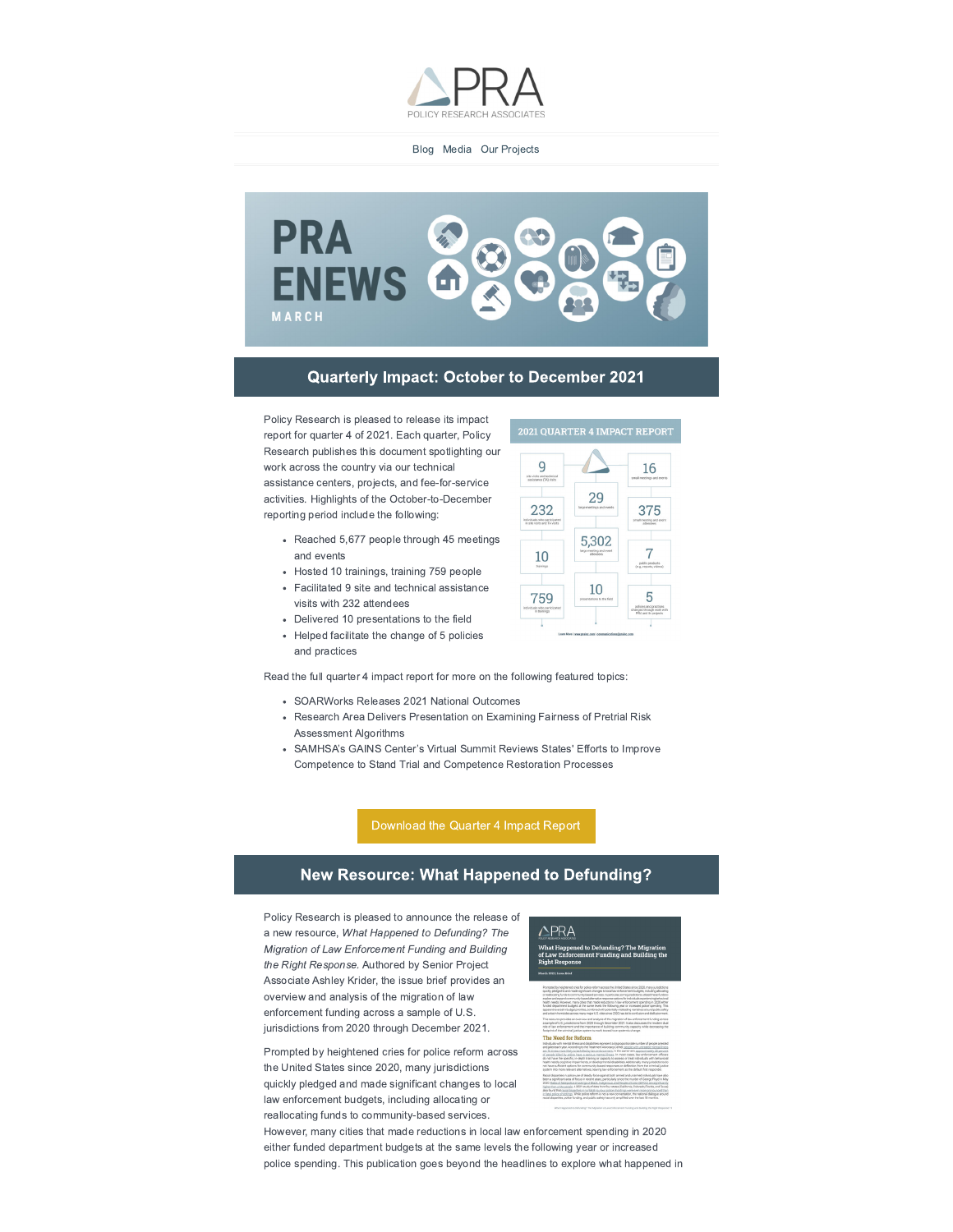jurisdictions around the country. It also discusses the modern dual role of law enforcement and the importance of building community capacity while decreasing the footprint of the criminal justice system to work toward true systemic change.

This publication is an expansion of the **Examples of Law Enforcement Funding** Reallocating/Unbundling Across the United States resource, first released in 2020 and last updated in January 2022.



# **Sarah Desmarais Authors Article Discussing Pretrial Risk Assessment Instruments**

An article led by Senior Vice President Sarah Desmarais, PhD, discusses three prominent critiques of pretrial risk assessment instruments and offers recommendations for addressing those critiques. Pretrial risk assessments are tools used to inform decisions regarding pretrial release and associated conditions. Recently, concerns have been raised about whether these tools may be contributing to worsened outcomes, including higher rates of pretrial detention and exacerbated racial disparities. The authors examine three common critiques of pretrial



risk assessment instruments: (1) their results have poor accuracy, (2) the results are racially biased, and (3) their use increases pretrial detention rates.

Through their review of the research, the authors found that these assertions are not founded in scientific evidence. Instead, they conclude that pretrial risk assessment instruments demonstrate good accuracy in predicting risk during the pretrial period, even when there are differences between racial and ethnic groups. Further, they found that these instruments can help advance pretrial system change. The paper was co-authored by John Monahan, PhD, and James Austin, PhD. It was published in Criminal Justice and Behavior

### **PRA at an Event Near You**

#### **Housing First Partners Conference**

April 11-14, 2022; Seattle, Washington

Join Senior Project Associate Abigail Kirkman on April 13, 2022, at 2:00 p.m. PT for Workshop 226-Next Step, Recovery! SOAR Maximizes Income, Wellness, and Resiliency.

### **We're Hiring!**

#### **Human Resources Generalist**

Policy Research is seeking a full-time Human Resources Generalist. This position may be based remotely. The Human Resources (HR) Generalist is involved in all aspects of developing and administering HR policies and procedures, benefit programs, and payroll processes; serves as liaison to employees, TPAs, brokers, and vendors; and provides expertise in HR regulations and compliance, including workers' compensation, disability, Paid Family Leave, Family and Medical Leave Act, and retirement.

#### **Project Assistant**

Policy Research is seeking a full-time Project Assistant to support two national Substance Abuse and Mental Health Services Administration (SAMHSA)-funded projects: the SAMHSA Supplemental Security Income/Social Security Disability Insurance Outreach,